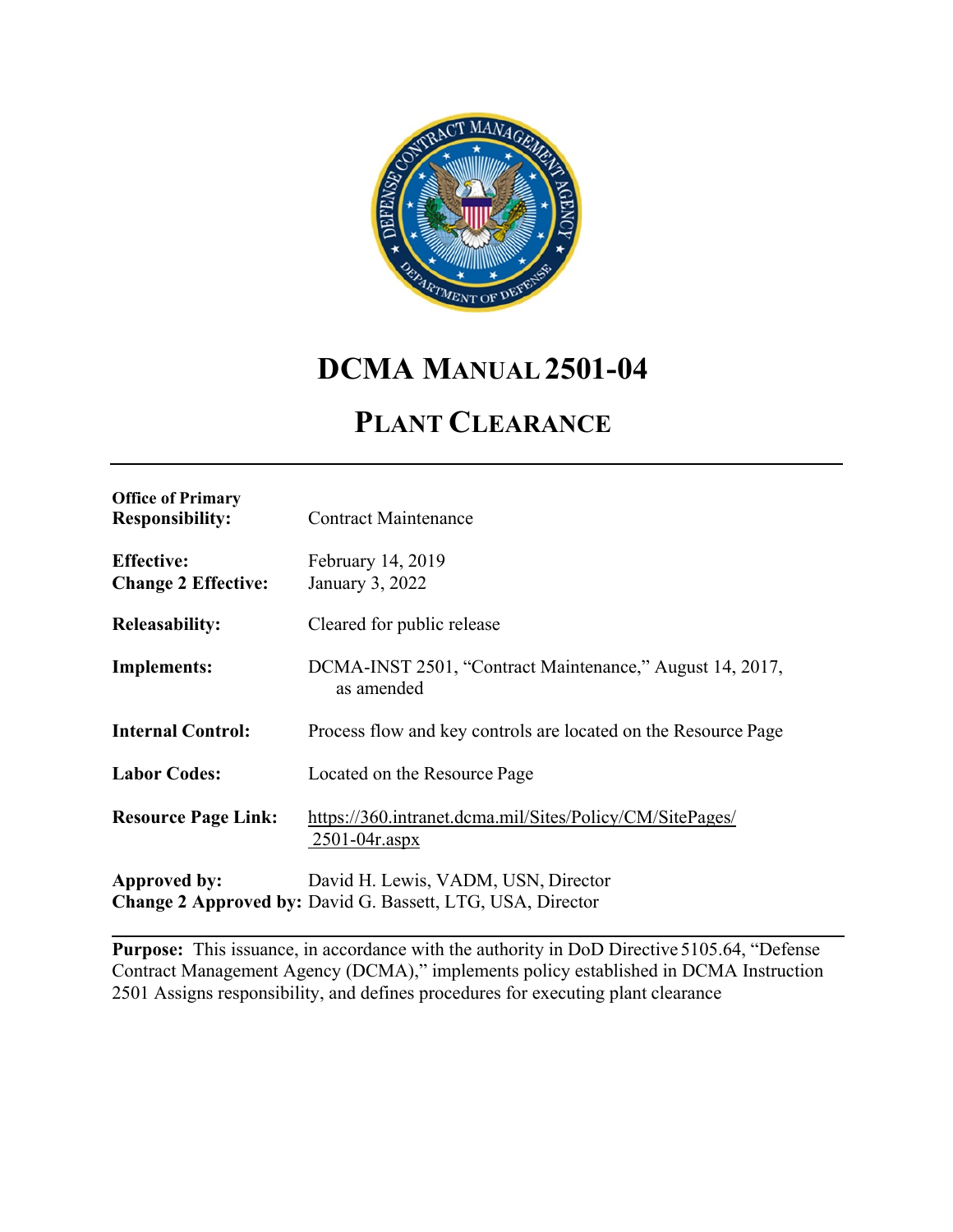## **SUMMARY OF CHANGES**

The changes to this issuance are substantive; the most notable changes are identified below:

- Identified and updated Paragraph 1.2.b., to align with Workload Acceptance policy
- Added subparagraph d to Paragraph 2.10., to establish active communication
- Deleted subparagraph c from Paragraph 3.2., and added related language to Paragraph 3.15.d.
- Identified Paragraphs 3.3.b., and 3.14., Plant clearance case summary as the appropriate location for rationale documenting actions taken after prescribed timelines
- Added Paragraph 3.7., Disposition of Contractor Inventory
- Revised Paragraph 3.15., and refined the parameters involving overaged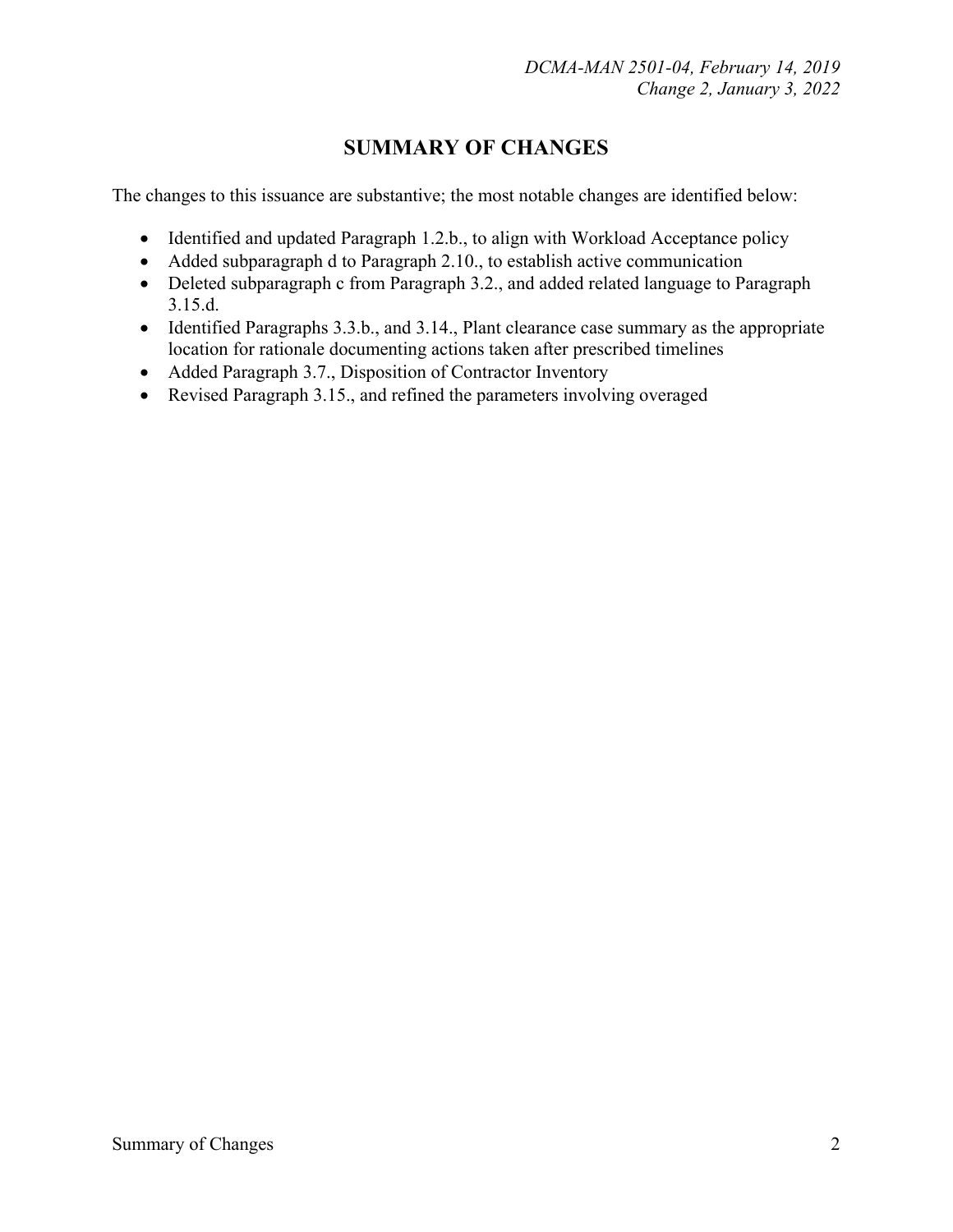## **TABLE OF CONTENTS**

| 3.11. Property Containing Classified and Controlled Unclassified Information 13 |  |
|---------------------------------------------------------------------------------|--|
|                                                                                 |  |
|                                                                                 |  |
|                                                                                 |  |
|                                                                                 |  |
|                                                                                 |  |
|                                                                                 |  |
|                                                                                 |  |
|                                                                                 |  |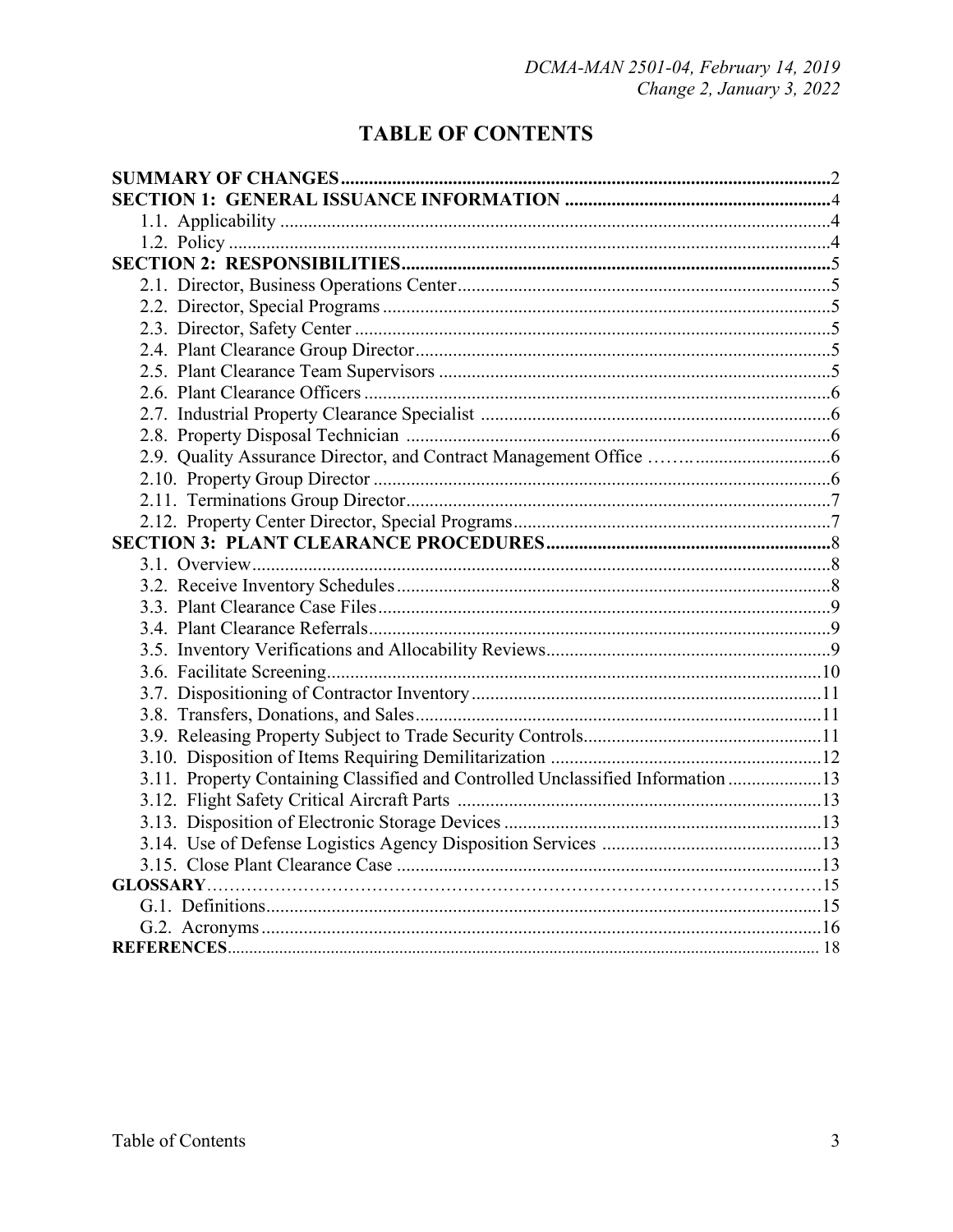### **SECTION 1: GENERAL ISSUANCE INFORMATION**

**1.1. APPLICABILITY.** This Manual applies to all DCMA organizational elements responsible for performing plant clearance duties for delegated contract administration services. DCMA Special Programs (DCMAS) will comply with this manual to the extent commensurate with the security requirements of the administered classified contracts. Where DCMAS is required to deviate from this Agency policy, the intent of the policy must be followed. Any exceptions or deviations from this Agency policy will be documented in a Supplemental Instruction (SI) maintained by the DCMAS Directorate.

#### **1.2. POLICY.** It is DCMA policy to:

a. Ensure that Government property no longer required for contract performance is disposed of efficiently, expeditiously, and consistent with Federal Acquisition Regulation (FAR) and Defense Federal Acquisition Regulation Supplement (DFARS) requirements, and in accordance with contract terms and conditions.

 b. Perform workload acceptance of plant clearance support for non-DoD agencies (e.g., National Aeronautics and Space Administration (NASA) in accordance with DCMA Manual (DCMA-MAN) 4502-02, "Workload Acceptance," that is pending release (including content on associated Resource Page), and DCMA-MAN 3101-03, "National Aeronautics and Space Administration (NASA) Support)." Procedural guidance for administering non-DoD agencies' delegated Plant Clearance activities can be found in the Business Practice on the Resource Page of this Manual.

c. Execute this Manual in a safe, efficient, effective, and ethical manner.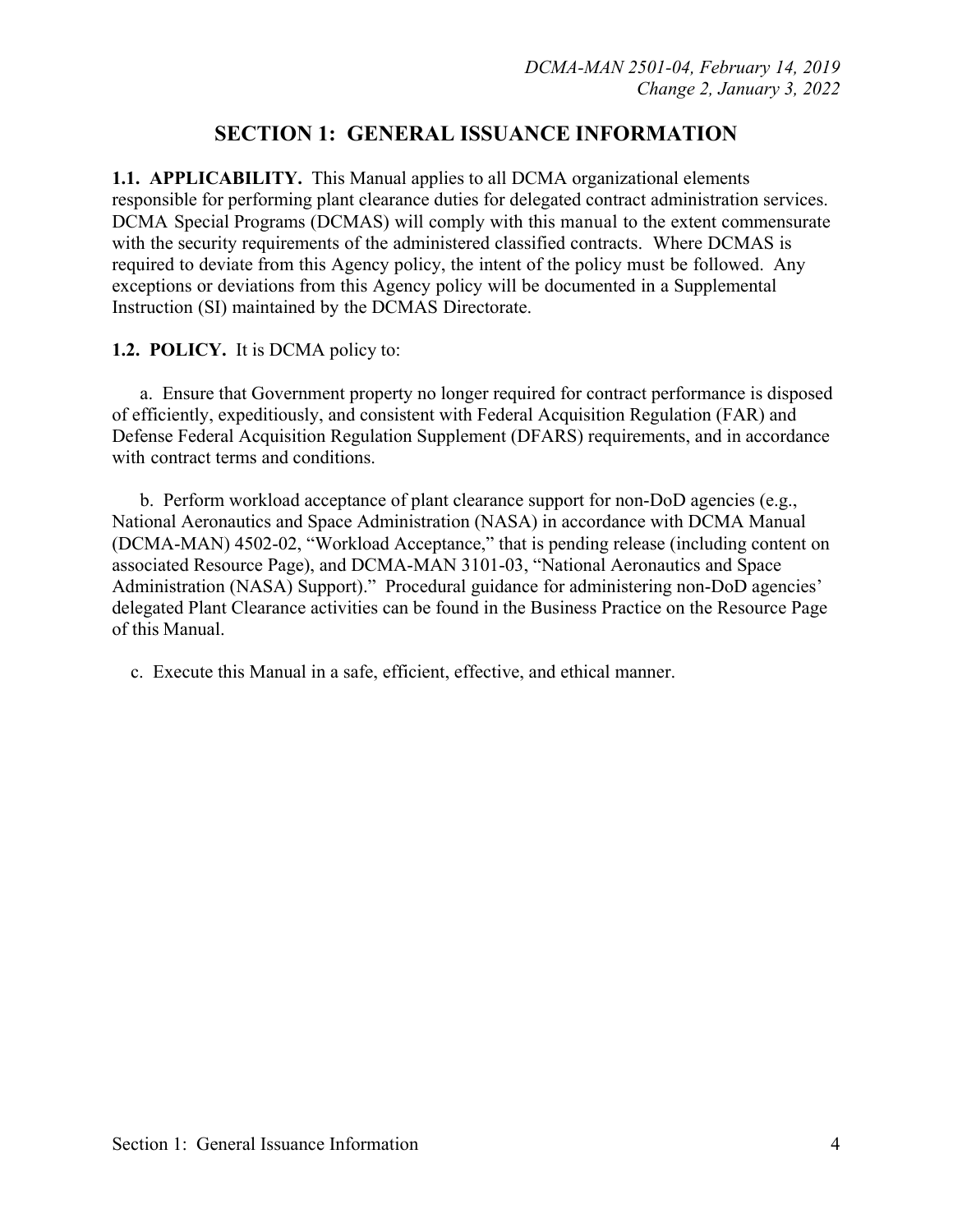## **SECTION 2: RESPONSIBILITIES**

**2.1. DIRECTOR, BUSINESS OPERATIONS CENTER.** The Director, Business Operations Center**,** will ensure effective mission execution of the Plant Clearance Group.

**2.2. DIRECTOR, DCMAS.** The Director, Special Programs, will ensure effective mission execution of the Plant Clearance activities within Special Programs.

**2.3. DIRECTOR, SAFETY CENTER.** The Director, Safety Center, will ensure effective mission execution of the Plant Clearance activities within the Safety Center Programs, particularly as it applies to ammunition and explosive property declared excess during the plant clearance process and while in the possession of contractors. Safety issues found in DCMAS will be forwarded to and handled by the Special Programs Safety Lead.

**2.4. PLANT CLEARANCE GROUP DIRECTOR.** The Plant Clearance Group Director will:

a. Direct the timely, effective, and efficient execution of plant clearance policies, processes, and procedures.

b. Ensure the Plant Clearance Group complies with the regulatory requirements referenced throughout this Manual.

c. Ensure Plant Clearance Officers (PLCO) complete requisite training as well as Job Hazard Analyses to safely and successfully perform plant clearance duties.

d. Ensure that PLCOs and other appropriate plant clearance related personnel are prepared for migration of DCMA Plant Clearance Automation Screening System (PCARSS) eTool in the Government-furnished Property (GFP) Module of the Procurement Integrated Enterprise Environment (PIEE).

e. Ensure plant clearance group personnel review compliances of Financial Improvement and Audit Remediation **(**FIAR) mandates in order to properly support customers and related processes.

**2.5. PLANT CLEARANCE TEAM SUPERVISORS.** The Plant Clearance Team Supervisors will:

a. Assign workloads to PLCOs. Monitor and adjust workloads as necessary to maximize efficiency.

b. Maintain their respective team's PLCO Assignment Listing on the Plant Clearance Resource Page of this Manual.

c. Ensure their plant clearance team receives and completes requisite training to successfully perform plant clearance duties.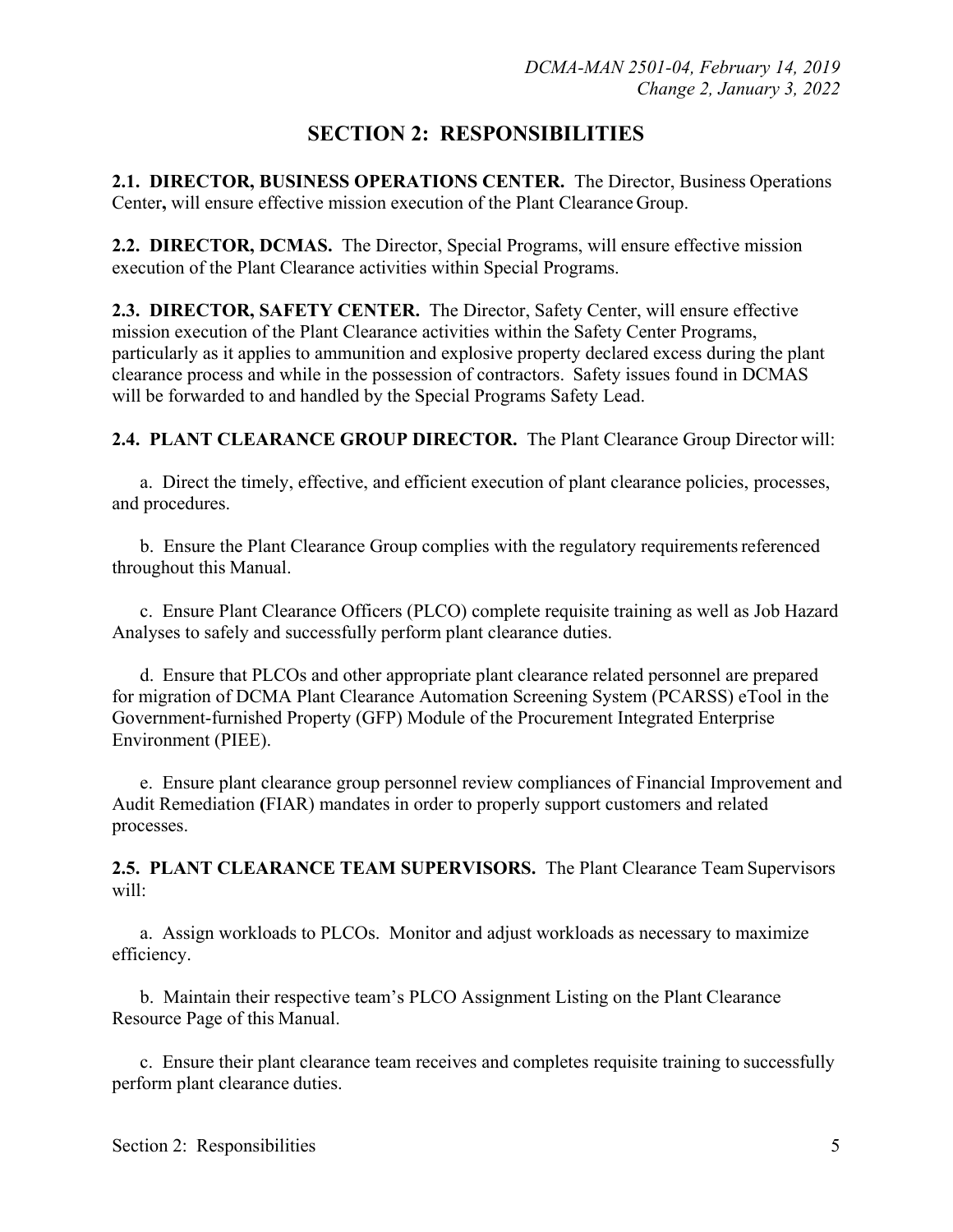d. Request PLCO appointments for qualified personnel in accordance with DFARS 201.670, "Appointment of Property Administrators and Plant Clearance Officers" and DCMA-MAN 4201-01, "Acquisition Warrants and Appointments."

e. Ensure any applicable Job Hazard Analyses are conducted.

#### **2.6. PLANT CLEARANCE OFFICERS.** The PLCOs will:

 a. Execute the reporting, reutilization, and disposal of contractor inventory excess to contractsin accordance with FAR Subpart 45.6, "Reporting, Reutilization, and Disposal" and DFARS Subpart 245.6 "Reporting, Reutilization, and Disposal."

 b. Establish and maintain Plant Clearance case files throughout the plant clearance process, ensuring each case file contains all information to support actions and communications.

 c. Ensure inventory verifications, allocability reviews, and witnessing demilitarization actions are performed when required. Coordinate these activities and request support from other PLCOs, Property Administrators (PAs), Quality Assurance Specialists (QAS), or other qualified functional specialists to minimize travel costs.

 d. Notify the appropriate buying commands that excess property on their contract has been reported by the contractor and is available for reutilization.

 e. For termination inventory, coordinate inventory schedule acceptance and disposition with the assigned Termination Contracting Officer (TCO).

 f. Ensure compliance with all applicable DoD Disposal manuals and instructions, such as DoD Manuals (DoDM) 4160.28, Volumes 1 through 3, "Defense Demilitarization," and DoDM 5220.22, "National Industrial Security Program Operations Manual (NISPOM)."

g. Validate Job Hazard Analyses to ensure processes, hazards, and controls are identified.

**2.7. INDUSTRIAL PROPERTY CLEARANCE SPECIALIST (IPCS).** The IPCS will assist PLCOs with day-to-day plant clearance duties, adhering to the same requirements referenced herein.

**2.8. PROPERTY DISPOSAL TECHNICIAN (PDT).** The Property Disposal Technician will assist PLCOs and IPCSs with day-to-day plant clearance duties, adhering to the same requirements referenced herein.

**2.9. QUALITY ASSURANCE DIRECTOR (QAD) AND CONTRACT MANAGEMENT OFFICE.** The CMO Quality Assurance Directors will ensure Quality Assurance (OA) personnel are qualified and available if necessary to perform inventory verifications and witness demilitarization when requested by the PLCO.

**2.10. PROPERTY GROUP DIRECTOR.** The Property Group Director will:

Section 2: Responsibilities 6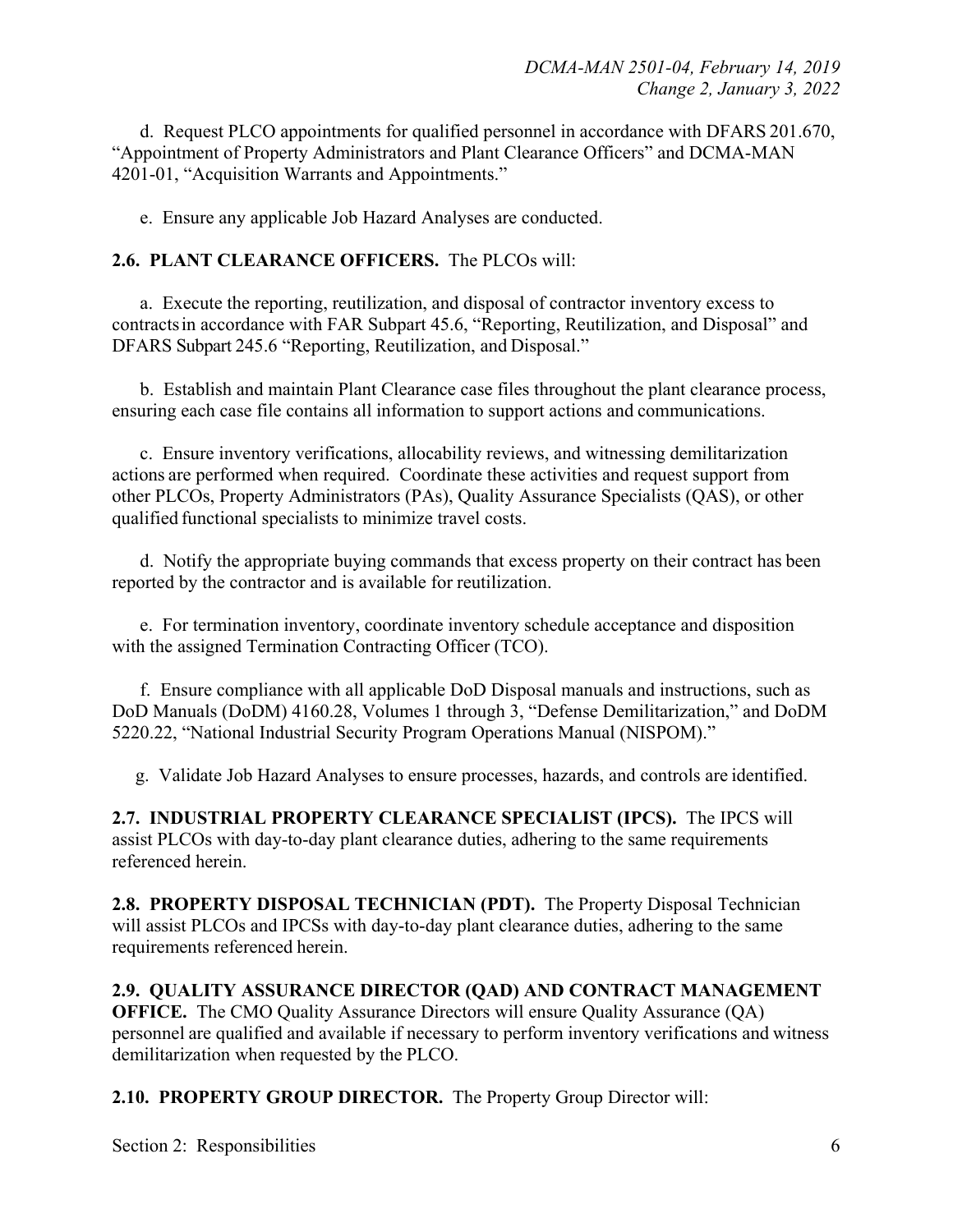a. Ensure property group personnel are qualified and available to perform inventory verifications and witness demilitarization when requested by the PLCO.

 b. Ensure property group personnel review a contractor's procedures for reporting excess contractor inventory and performing disposition of Government property.

 c. Ensure property group personnel coordinate with the PLCO as part of the Property Management System Analysis to discuss contractor performance of Government property disposition.

 d. Ensure that property group personnel actively engage with PLCO and facilitate communications with appropriate contractor personnel (via memos, letters, emails, telephonically, notifications, etc.) when issues are identified by the PLCO within the contractor's property management system.

**2.11. TERMINATIONS GROUP DIRECTOR.** The Terminations Group Director will:

a. Ensure TCOs request Plant Clearance support from the assigned PLCO when necessary for the processing of termination inventory.

b. Ensure TCOs provide concurrence and any applicable comments on the disposal plan for termination inventory provided by the assigned PLCO within 5 business days barring any litigation or legal holds or other documented delays.

**2.12. PROPERTY CENTER DIRECTOR, SPECIAL PROGRAMS.** The DCMAS Property Center Director will:

 a. Direct the timely, effective, and efficient execution of plant clearance policies, processes, and procedures.

 b. Ensure DCMAS Property Center personnel comply with the regulatory requirements referenced throughout this Manual.

 c. Ensure DCMAS Property Center personnel receive and complete requisite training to successfully perform plant clearance duties.

 d. Request PLCO appointments for qualified personnel in accordance with DFARS 201.670 and DCMA-MAN 4201-01.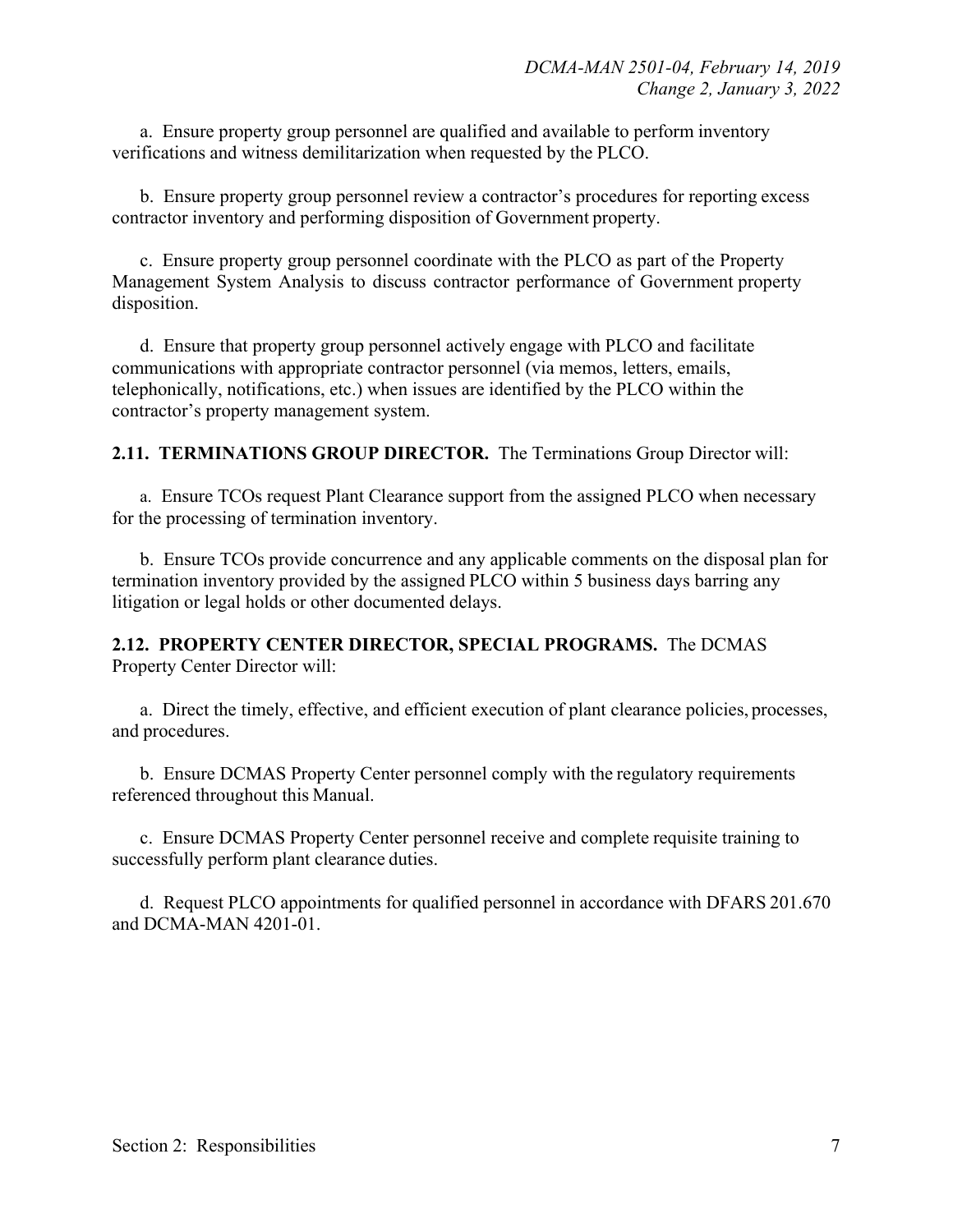## **SECTION 3: PLANT CLEARANCE PROCEDURES**

**3.1. OVERVIEW.** Government property may be furnished to or acquired by the contractor if necessary for the performance of the contract and in accordance with contract terms and conditions. During contract performance and upon contract completion, property that is not consumed or delivered to the customer becomes excess Government property (contractor inventory). Absent specific terms and conditions related to disposition within the contract, the contractor is required to report excess contractor inventory to the PLCO for disposition instructions. This section provides guidance for executing plant clearance procedures to ensure timely and cost effective reutilization, sale, and disposal of excess Government property in the possession of contractors.

**3.2. RECEIVE INVENTORY SCHEDULES.** Consistent with the terms and conditions of the contract, the contractor submits inventory disposal schedules when Government property is no longer required for the performance of a contract. Contractors are required to submit inventory disposal schedules to the cognizant PLCO. Unless otherwise specified in the contract, this will be accomplished within the appropriate current Plant Clearance system of record. In the event, use of the current Plant Clearance system of record is not appropriate (e.g., Special Programs), the contractor must complete a Standard Form (SF) 1428, "Inventory Disposal Schedule," and submit it to the cognizant PLCO.

 a. The PLCO must comply with FAR subpart 45.602-1, "Inventory Disposal Schedules," requirements to accept, or return for correction, inventory disposal schedules within 10 calendar days following receipt from the contractor. Upon acceptance, the PLCO will establish a plant clearance case or refer the inventory disposal schedule to the PLCO who is assigned to the area and location of the property.

 b. The inventory disposal schedules that are returned for correction must be monitored. Continued discrepancies on inventory schedules may be indicative of systemic deficiencies within the contractor's property management system. The PLCO must notify the assigned PA of these situations and coordinate with the PA for potential issuance of a Corrective Action Request (CAR).

 c. When the contractor submits an inventory disposal schedule for Government property on a contract terminated for convenience, the PLCO must:

(1) Provide a copy of the inventory disposal schedule to the TCO.

(2) Give priority to establishing and processing termination inventory cases.

(3) Ensure inventory verification and determination of allocability are performed in accordance with FAR 45.602-1 and DFARS 245.602-1.

(4) Notify the TCO of any discrepancies and corrective actions required.

(5) Develop a disposition action plan and coordinate disposition instructions with the

Section 3: Plant Clearance Procedures 8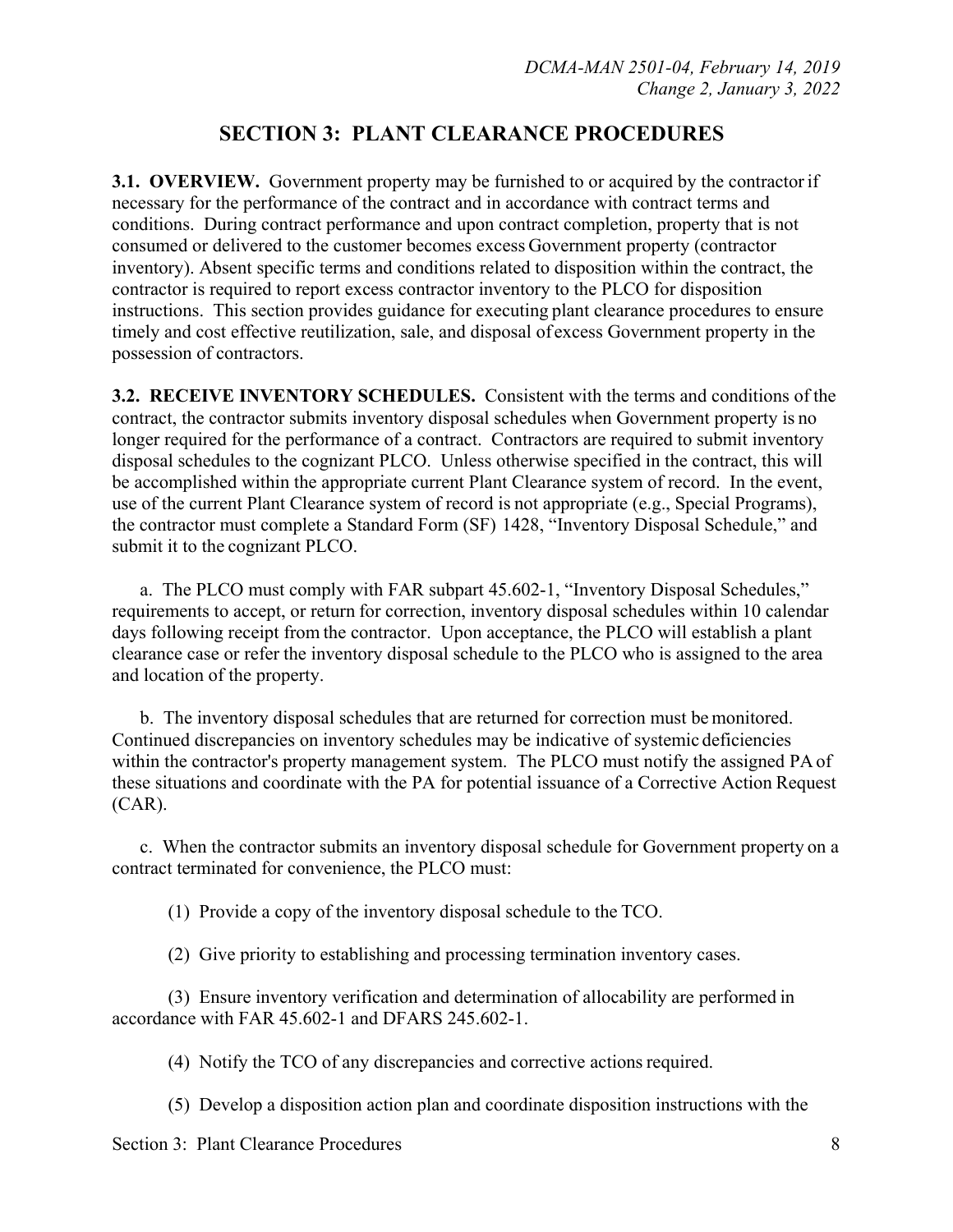assigned TCO prior to submitting instructions to the contractor.

**3.3. PLANT CLEARANCE CASE FILES.** The PLCO must ensure that all Plant Clearance cases are processed in a timely manner so that costs associated with the continued control and maintenance of the excess inventory are minimized.

 a. For cases closed after 200 days or disposal instructions issued after 120 days, rationale must be documented on the Plant Clearance Case Summary form.

b. Each case file must include a Plant Clearance Case Summary to record the actions taken to establish, maintain, and close each case.

 c. PLCO must also ensure that each case file contains copies of all communication, forms, and documents necessary to fully support the actions and disposition of all Government property associated with each case.

**3.4. PLANT CLEARANCE REFERRALS.** Acceptable inventory schedules submitted to the cognizant PLCO with property located outside of their geographical area must be referred to the PLCO assigned to the area where the property is located.

a. Permission to retain the schedule must be approved in writing by the first line supervisor.

b. Refer to the PLCO Assignment Listing found on the Resource Page of this Manual for a complete list of PLCOs and their assigned workloads.

c.Referrals will be accomplished within the current Plant Clearance application by generating a Department of Defense (DD) Form 1640, "Request for Plant Clearance."

 d. The PLCO receiving the referral will establish the Plant Clearance case and continue processing in accordance with the requirements referenced herein.

 e. If the inventory is located at a sub-contractor, the PLCO must notify the prime contractor of all actions affecting the disposition.

**3.5. INVENTORY VERIFICATIONS AND ALLOCABILITY REVIEWS.** The PLCO must review each inventory disposal schedule to determine if an inventory verification and/or allocability review will be required.

a. If any of the following conditions exist an inventory verification must be performed by those who are qualified to perform such inventories;

(1) Contractor's property management system is in a disapproved status.

(2) Problems have been identified with the disposition process.

(3) Government's assumption of risk has been withdrawn.

Section 3: Plant Clearance Procedures 9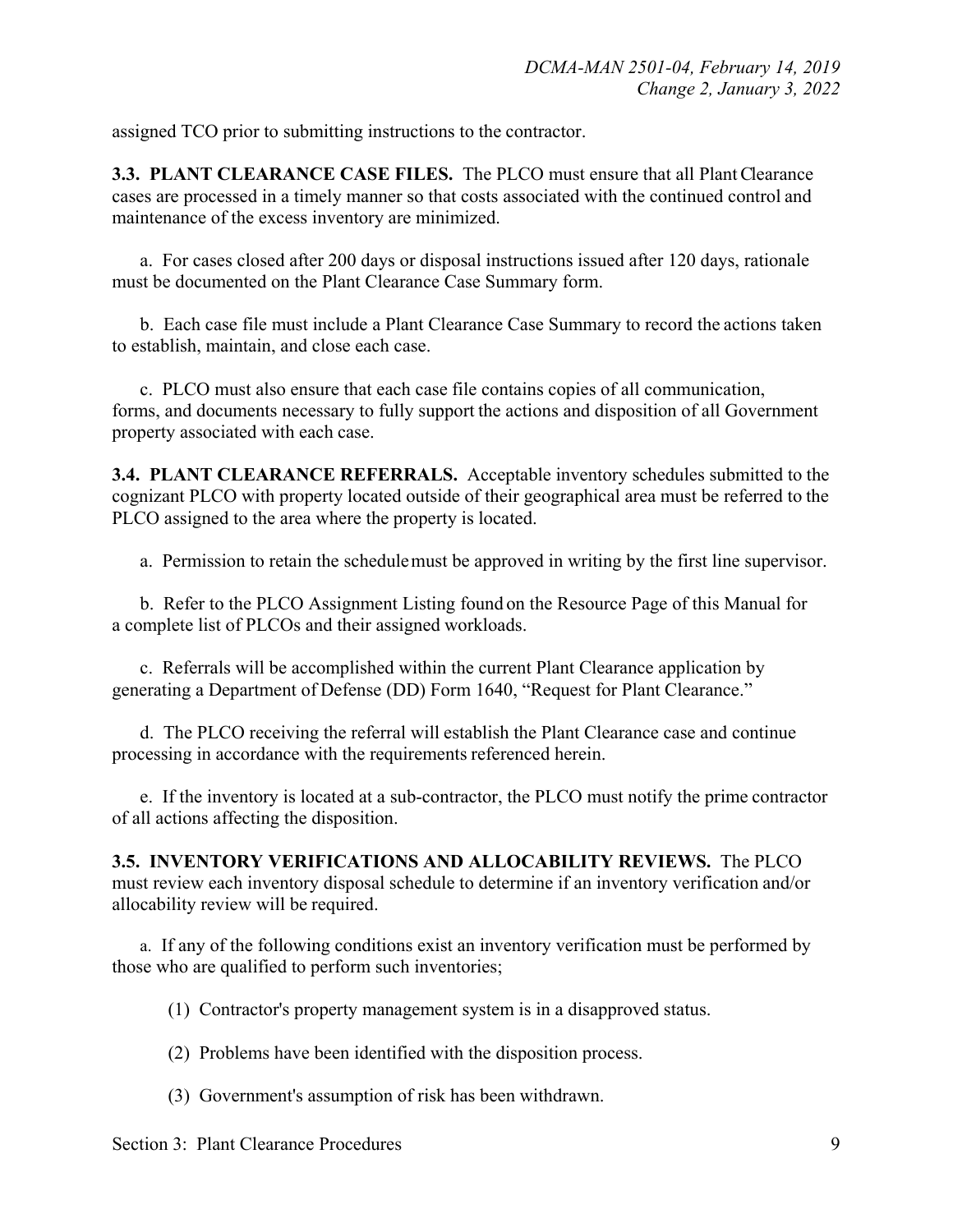(4) If the PLCO suspects the data may be in error.

 (5) Mitigation issues such as public safety concerns (i.e., to verify proper storage of arms and ammunition), high value items, customer request, or potential disposal issues exist.

 (6) Ammunition and explosives must be coordinated through the DCMA Safety Center, Contract Safety Group personnel.

 b. In addition to an inventory verification, an allocability review must be performed (in accordance with DFARS 245.602-1) for property reported as termination inventory.

 c. Functional specialists located at or near contractor facilities will support inventory verifications and allocability reviews. The PLCO must coordinate these activities and request support from other PLCOs, PAs, or other functional specialists if necessary to prevent or minimize travel costs. PLCOs should utilize the approved DCMA delegation tool to request support from functional specialists. When ammunition and explosives are reported as excess, the functional specialist will be identified along with the Director, Center, Contract Safety Group so they can ensure product is in a safe condition to be inventoried and dispositioned.

 d. SF 1423, "Inventory Verification Survey," will be used to record the results of the inventory verification and/or allocability review within 20 calendar days of acceptance of the inventory schedule. Additional documentation may be needed to support findings.

**3.6. FACILITATE SCREENING OF INVENTORY.** The PLCO must maintain points of contact with personnel at buying commands, inventory control points, General Services Administration (GSA), and other potential users of excess contractor inventory to ensure maximum reutilization of Government property.

a. Property subject to reutilization screening in accordance with FAR 45.602 is screened through the current Plant Clearance system of record.

b. The PLCO must also provide electronic or hard copies of inventory schedules to the buying commands. An email must be sent to the Procurement Contracting Officer (PCO) with the inventory schedule attached, requesting that it be routed to the appropriate program office for reutilization screening.

c. Ozone Depleting Substances (ODS). The PLCO must forward a copy of any inventory schedule with items containing Class 1 ODS to the ODS Reserve Program Office at DSN 695-5203 or Commercial (80[4\) 279-5203 or email avnodsreserve@dla.mil.](mailto:avnodsreserve@dla.mil) The ODS Program Office will furnish disposition guidance to the PLCO.

 d. Nuclear Material. The PLCO must forward a copy of any inventory schedule with items containing Nuclear Material to the United States Nuclear Regulatory Commission (NRC) and the DCMA Contract Safety Specialist. The NRC will furnish disposition guidance to the PLCO. Contact information for the NRC can be found at [www.nrc.gov.](http://www.nrc.gov/)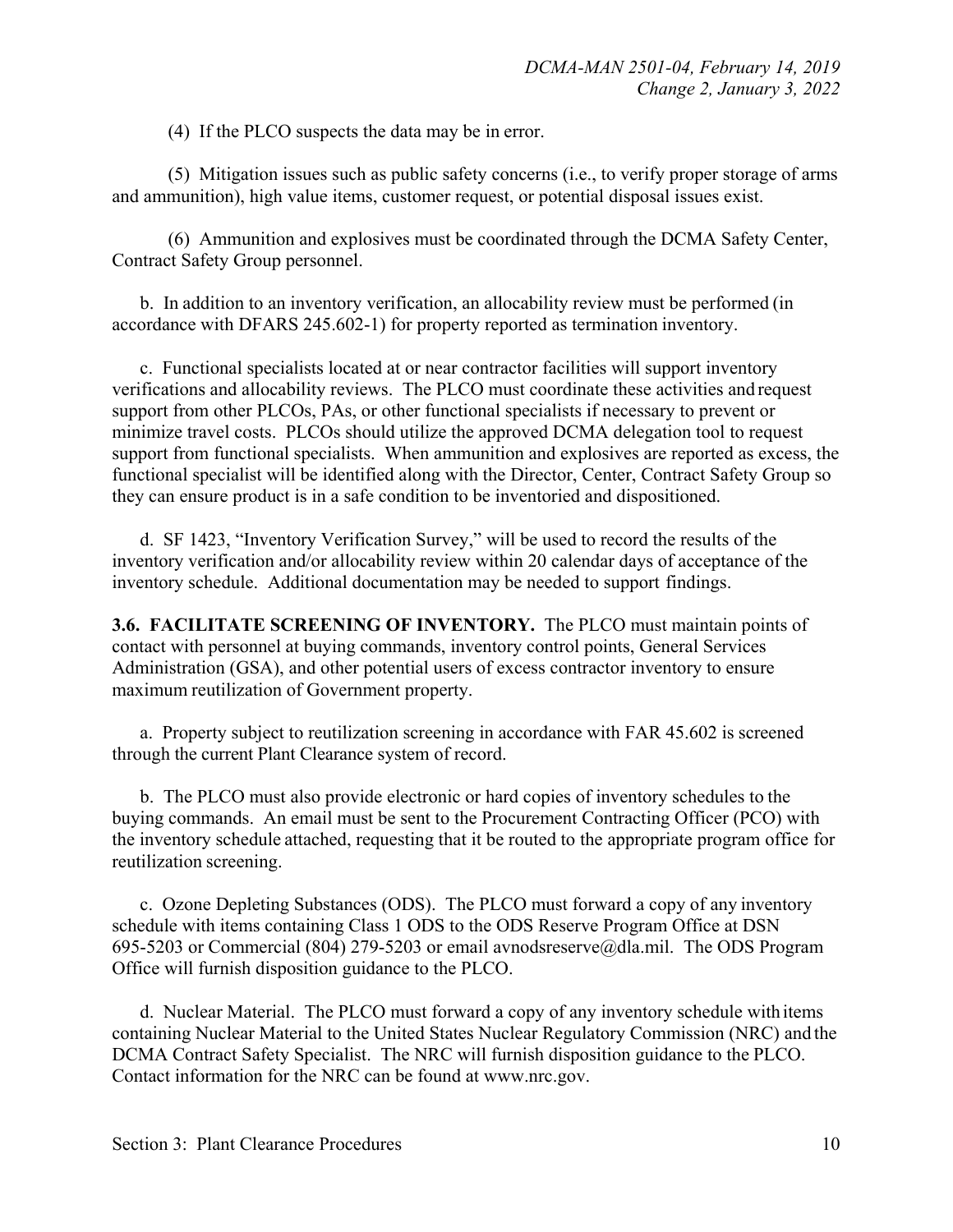**3.7. DISPOSITIONING OF CONTRACTOR INVENTORY.** The PLCO shall issue disposition instructions, in writing, to the contractor for all active line items on the inventory schedule.

 a. Disposition instructions should be provided to the contractor within 120 calendar days following acceptance of their inventory schedule IAW FAR 45.602-1, (b)(4), "Inventory Disposal Schedules."

 b. If disposition instructions cannot be issued within 120 calendar days following acceptance of the inventory schedule, rationale shall be documented on the Plant Clearance Case Summary form.

**3.8. TRANSFERS, DONATIONS, AND SALES.** The PLCO must process transfers, donations, and sales of excess contractor inventory in accordance with FAR 45.602-2 through FAR 45.604. Paragraph 3.9., describes additional requirements for releasing items subject to Trade Security Controls to parties outside of DoD control.

 a. The PLCO must ensure that transportation costs associated with reutilization transfers, donations, and sales are the responsibility of the receiving activity. In accordance with FAR  $52.245-1(j)(7)(i)$ , the contractor is required to prepare excess contractor inventory for shipment.

 b. Nonprofit organizations must be properly vetted by GSA before receiving surplus Government property. Requests for donations from nonprofit organizations that are not received via GSA Transfer Order must be coordinated with GSA prior to release.

 c. Excess contractor inventory that has completed the prescribed screening without success becomes Government surplus property. Surplus property must be offered for public sale if the estimated proceeds would likely exceed the administrative costs associated with having a sale. Sales of surplus property must be in accordance with FAR 45.604, DFARS 245.604 and Federal Management Regulation (FMR) 102.38, "Sale of Personal Property."

d. The PLCO must ensure the potential recipient is not on the Excluded Parties List found at System for Award Management (SAM) prior to releasing Government property to any party outside of state or federal governments. A link to the SAM website can be found on the Resource Page of this Manual.

**3.9. RELEASING PROPERTY SUBJECT TO TRADE SECURITY CONTROLS.** The PLCO must comply with DoD Instruction (DoDI) 2030.08, "Implementation of Trade Security Controls (TSCs) for Transfers of DoD Personal Property to Parties Outside DoD Control." Sales, abandonment, donations, and transfers of United States Munitions list (USML) and Commerce Control List (CCL) items are permitted to parties outside of DoD control provided the contractor, buyer, or other potential recipient is registered with the Department of State, Directorate of Defense Trade Controls (DDTC). Prior to release of USML or CCL items, the PLCO must:

a. Obtain from the contractor, buyer or potential recipient, a copy of their current DoS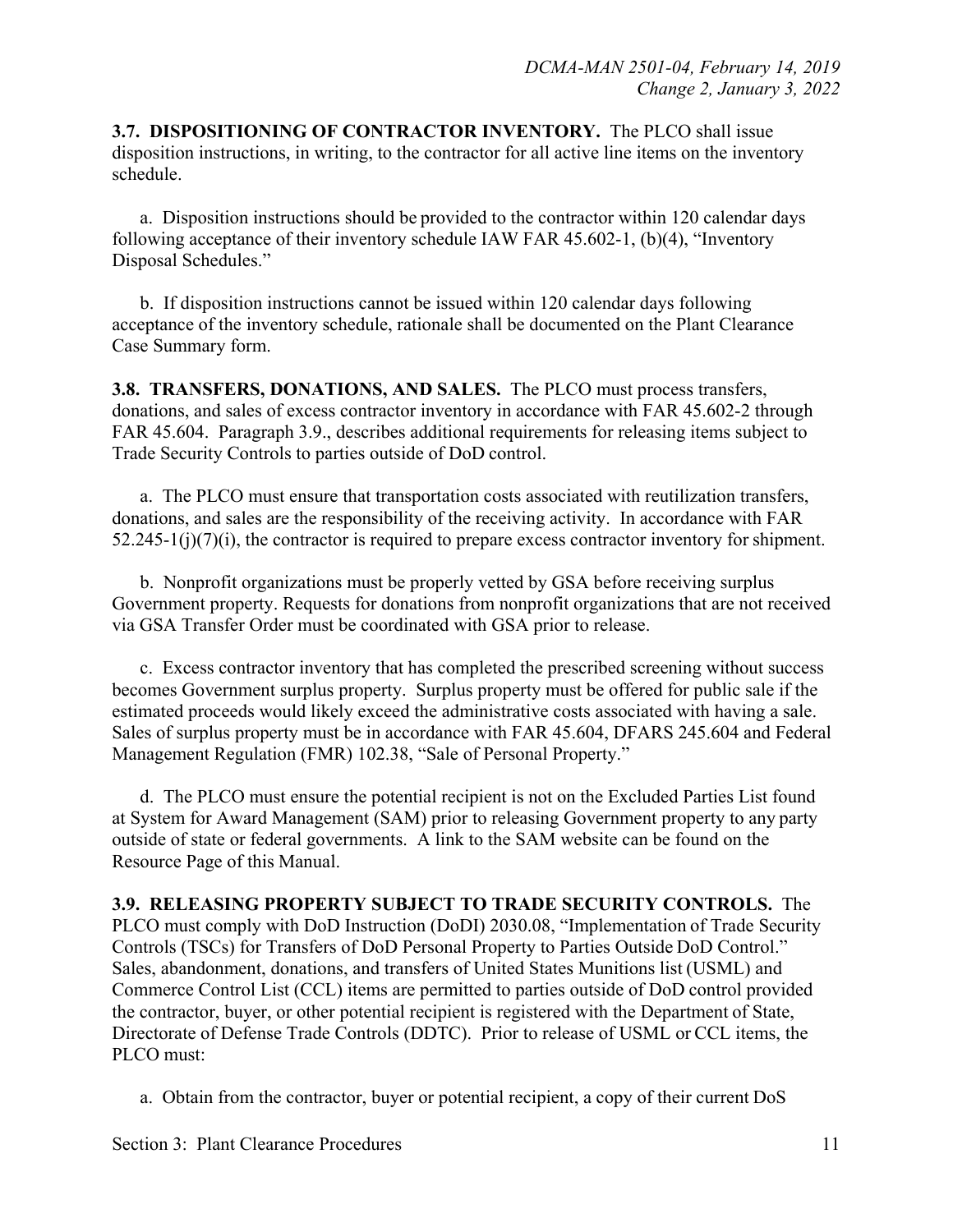registration letter. Statutes and regulations require that persons engaging in manufacturing or exporting defense articles or furnishing defense services are required to register (and keep their registration current) with the U.S. DoS DDTC. The PLCO must include a redacted copy of the current DoS registration letter in the Plant Clearance case file. The contractor's DDTC Registration Code is considered proprietary and redaction of the code is required.

 b. If the potential recipient is not registered with the DoS, the PLCO must consult with the Defense Logistics Agency (DLA) TSC Assessment Office. The recipient must complete DLA Form 1822, "End Use Certificate." The PLCO must have approval from the DLA TSC Assessment Office before items can be released to the recipient.

 c. Disposition documents for property sales, abandonment, donations in lieu of abandonment, and transfers under Executive Order 12999 (notwithstanding the DoS registration) shall include the following statement: "It is [insert name and address of recipient and Commercial Activity Government Entity (CAGE) code if the recipient is a DoD contractor] responsibility to comply with all applicable laws and regulations regarding export-controlled items. This responsibility exists independent of, and is not established or limited by, this document."

**3.10. DISPOSITION OF ITEMS REQUIRING DEMILITARIZATION (DEMIL).** The PLCO must ensure compliance with Volumes 1 through 3 of DoDM 4160.28, prior to disposal of any item requiring DEMIL. Items requiring DEMIL will have a DEMIL code and/or one of the indicators listed in Volume 1 of DoDM 4160.28, Tables 2 and 3, (Critical Federal Supply Group (FSG)/Federal Supply Class (FSC)/Key Words). This applies to property in both serviceable and unserviceable condition. If any question remains after review of DoDM 4160.28 requirements, the PLCO should verify through the program office.

a. The contractor is required to perform or witness the physical DEMIL action and will sign a DEMIL certificate to certify the action has been appropriately completed IAW DoDM 4160.28, Volume 1, Defense Demilitarization: Program Administration." Government personnel are required to witness the DEMIL action and will also sign the DEMIL certificate as verification. However, in limited circumstances involving demilitarization in overseas locations where U.S. personnel are not located and travel is not possible, contractors may act as both certifier and verifier. The verifier must be a U.S. citizen unless the DoD Demilitarization Program Office grants an exception. The PLCO must provide the DEMIL certificate to the contractor for all parties to sign upon completion.

 b. The PLCO may request assistance from other functional specialists located at or near the contractor location. Functional Specialists residing at contractor plant residency offices must support these activities as part of their normal duties.

c. All DCMA PLCOs responsible for the issuance of disposal instructions for Government contract property are required to complete the Defense Demilitarization Program Course and annual refresher training in accordance with Volume 1, Section 4 of DoDM 4160.28. All functional specialists involved in verifying (witnessing) demilitarization actions for Government contract property and all PLCOs are required to complete the online CBT located on the DOD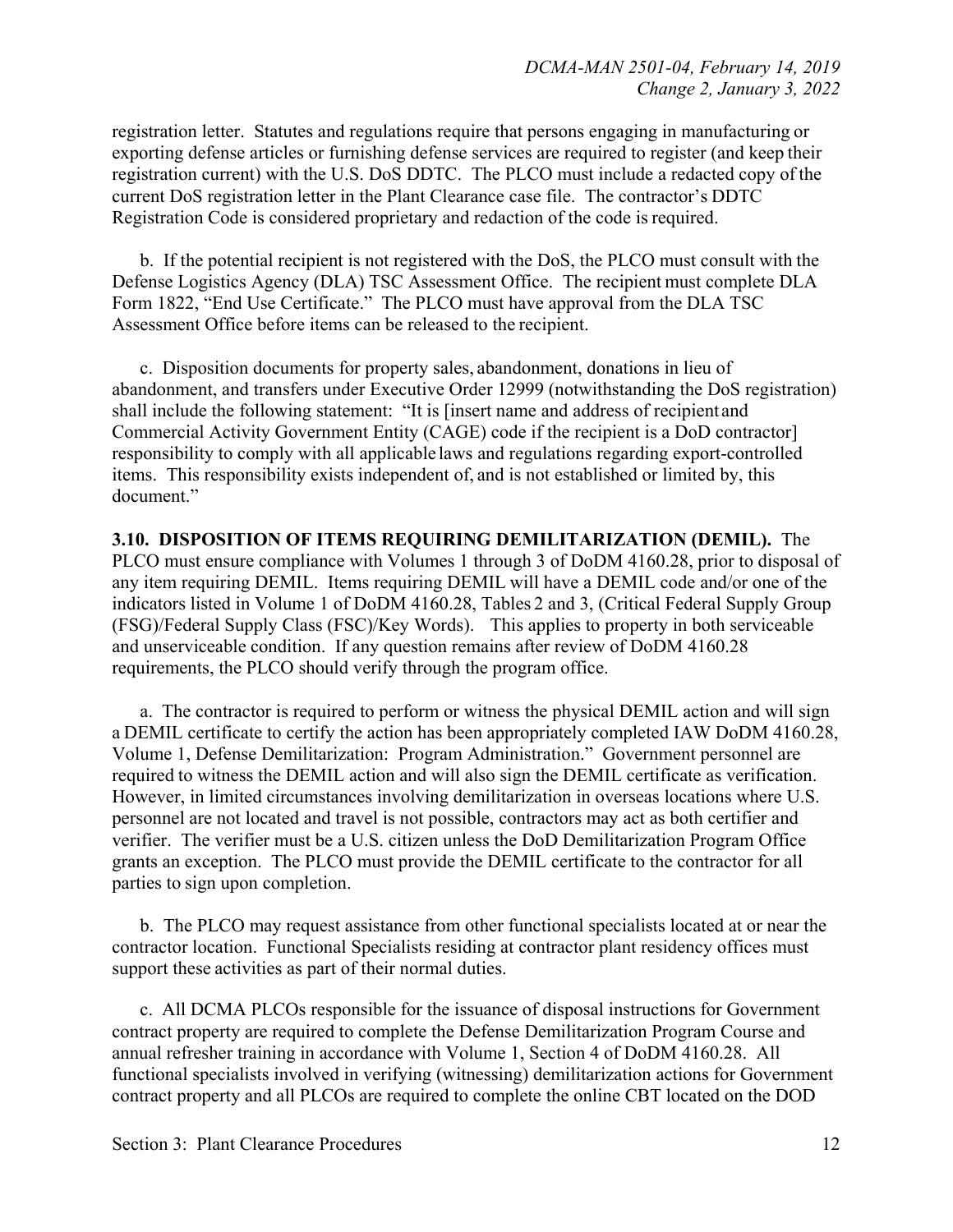DEMIL Program Office website (https://demil.osd.mil) titled, "DOD DEMIL Certifier/Verifier Training," which can be found at https://demil.osd.mil/training/demilcv/index.html

#### **3.11. PROPERTY CONTAINING CLASSIFIED AND CONTROLLED UNCLASSIFIED**

**INFORMATION.** The current Plant Clearance system of record is not to be used for processing disposition of excess contractor inventory accountable to classified contracts. Contractors requesting disposition of excess property on classified contracts must be directed to contact DCMA Special Programs Property Center for instructions. Items having a DEMIL code "P" (Security Classified) accountable to an unclassified contract can be processed in the current Plant Clearance system of record unless otherwise specified in the contract. Disposition instructions for DEMIL "P" items must be in accordance with DoDM 5220.22, and Volume 2 of DoDM 4160.28.

**3.12. FLIGHT SAFETY CRITICAL AIRCRAFT PARTS (FSCAP).** The PLCO must direct contractors to mutilate items coded/identified as FSCAP and Life-Limited Parts as required by contract terms and conditions. See FMR 102-33.370, "Special Requirements for Disposing of Flight Safety Critical Aircraft Parts (FSCAP) and Life-Limited Parts," for special requirements on disposal of FSCAP and Life-Limited parts.

**3.13. DISPOSITION OF ELECTRONIC STORAGE DEVICES.** Prior to disposal and/or release from DoD control, any item having electronic data storage capabilities (i.e., hard drives, computers, cell phones, circuit cards) must be incinerated, destroyed, purged, degaussed, sanitized, or overwritten. The PLCO must direct the contractor to take appropriate action and provide certification upon completion in accordance with DoDI 8500.01, "Cybersecurity," and NIST SP 800-88, "Guidelines for Media Sanitization."

#### **3.14. USE OF DEFENSE LOGISTICS AGENCY DISPOSITION SERVICES (DLADS).**

The disposal of excess contractor inventory is the responsibility of the contractor and every attempt should be made to reutilize and/or recover any proceeds from the sale and/or scrap value of the property. The PLCO may direct the contractor to turn in excess contractor inventory to DLADS only in unusual or compelling situations and the PCO has determined it to be in the best interests of the Government. The PLCO must have concurrence from the PCO to use DLADS for the disposition of excess contractor inventory.

**3.15. CLOSE PLANT CLEARANCE CASE.** Upon receipt of signed documentation showing evidence of disposition from the contractor for all items, the PLCO must close the PlantClearance case. Plant Clearance cases must be closed within 200 calendar days from the date in which the plant clearance case is established. The PLCO must follow up with the contractor to ensure disposition instructions are carried out in a timely manner. If the contractor is nonresponsive, the PLCO must notify request the assigned PA and coordinate with the PA for potential issuance of a CAR*.* If the Plant Clearance case cannot be closed within 200 calendar days, the PLCO must document the case file with the rationale for becoming overaged.

 a. The PLCO must sign and save the current Plant Clearance system of record generated SF 1424, "Inventory Disposal Report" to the Plant Clearance case file. The SF 1424 must include in the remarks section, any items withdrawn from the Plant Clearance case and a brief description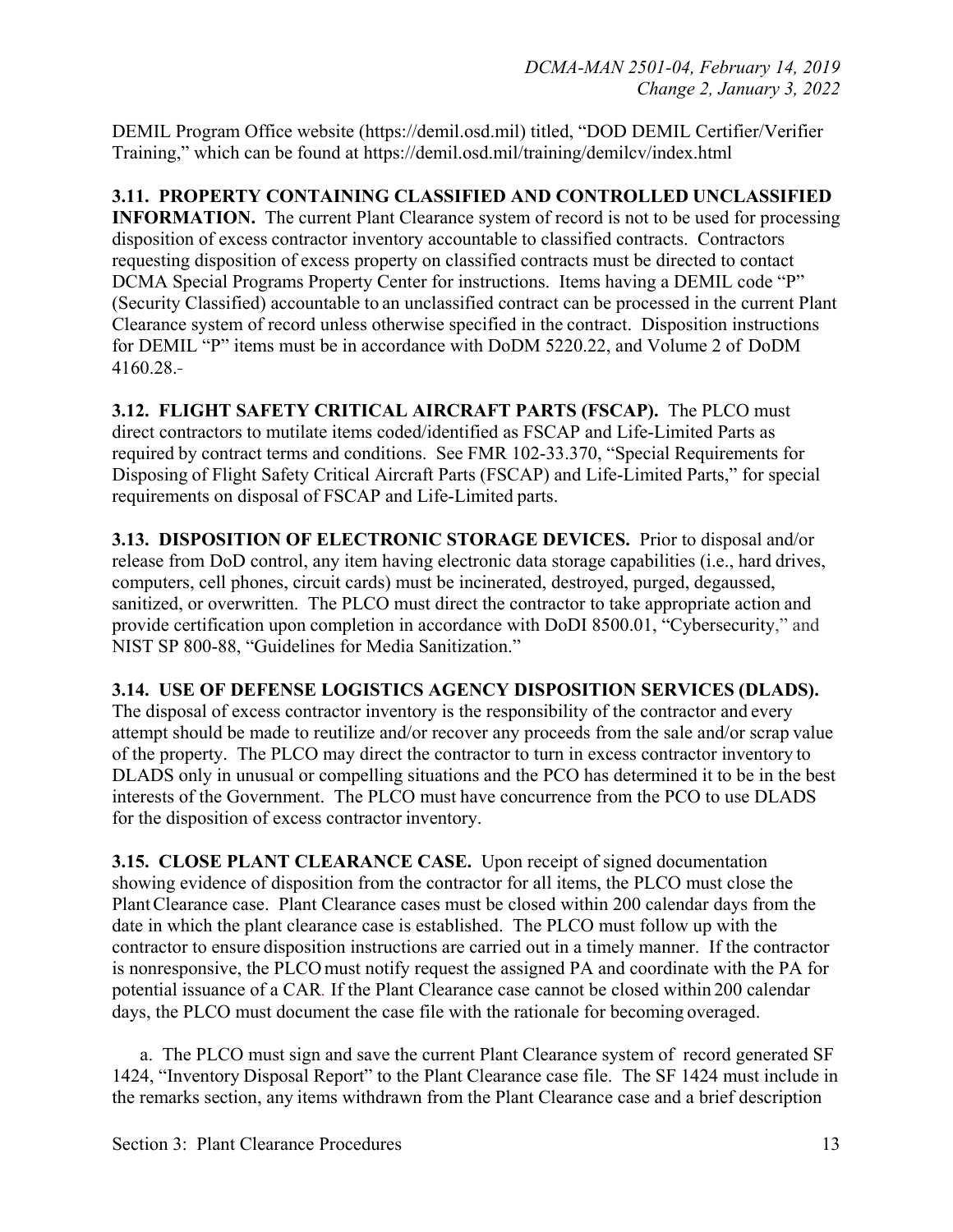of the disposition action taken.

 b. For termination inventory, the PLCO must provide the signed copy of the SF 1424 to the TCO. The SF 1424 must include how proceeds (if any) were credited to the termination settlement.

 c. The PLCO must review the Plant Clearance case file to ensure each case file contains copies of all communication, forms, and documents necessary to fully support the actions and disposition of all Government property associated with the case.

 d. The PLCO must ensure closed Plant Clearance case files are uploaded/filed in the Official Records Management System identified on the Resource Page of this Manual within 10 days of closure.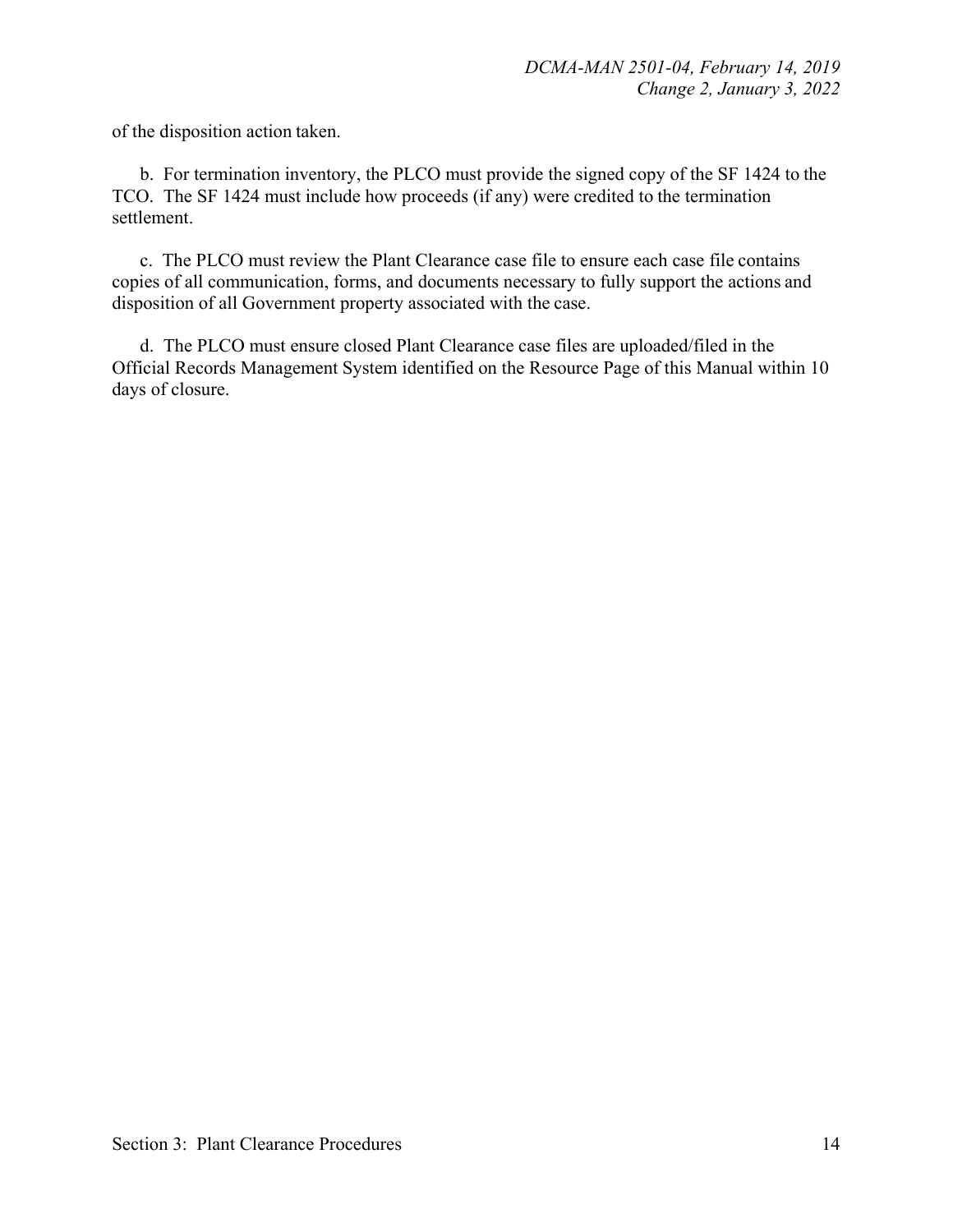## **GLOSSARY**

#### **G.1. DEFINITIONS.**

**Abandonment.** When the Government relinquishes title to Government property in the possession of a contractor.

**Contractor Acquired Property.** Means property acquired, fabricated, or otherwise provided by the contractor for performing a contract and to which the Government has title.

**Contractor Inventory.** (1) Any property acquired by and in the possession of a contractor or subcontractor under a contract for which title is vested in the Government and which exceeds the amounts needed to complete full performance under the entire contract; (2) Any property that the Government is obligated or has the option to take over under any type contract, e.g., as a result either of any changes in the specifications or plans thereunder or of the termination of the contract (or subcontract thereunder), before completion of the work, for the convenience or at the option of the Government; and (3) Government-furnished property that exceeds the amounts needed to complete full performance under the entire contract).

**Demilitarization.** The act of eliminating the functional capabilities and/or inherent military design features from DoD personal property.

**Financial Improvement and Audit Remediation.** Ensures financial statements are created in compliance with audit requirements. It verifies all resources for approved mission priorities are allocated legally. Furthermore, complete and accurate data supports better decision-making in day-to-day operations.

**Job Hazard Analysis.** A technique that focuses on job tasks as a way to identify hazards before they occur. It focuses on the relationship between the worker, the task, the tools, and the work environment.

**Reutilization.** Releasing excess Government property to the DoD Services, Federal agencies, State agencies or other eligible donees.

**Termination Inventory.** Termination inventory means any property purchased, supplied, manufactured, furnished**,** or otherwise acquired for the performance of a contract subsequently terminated and properly allocable to the terminated portion of the contract. It includes Government-furnished property.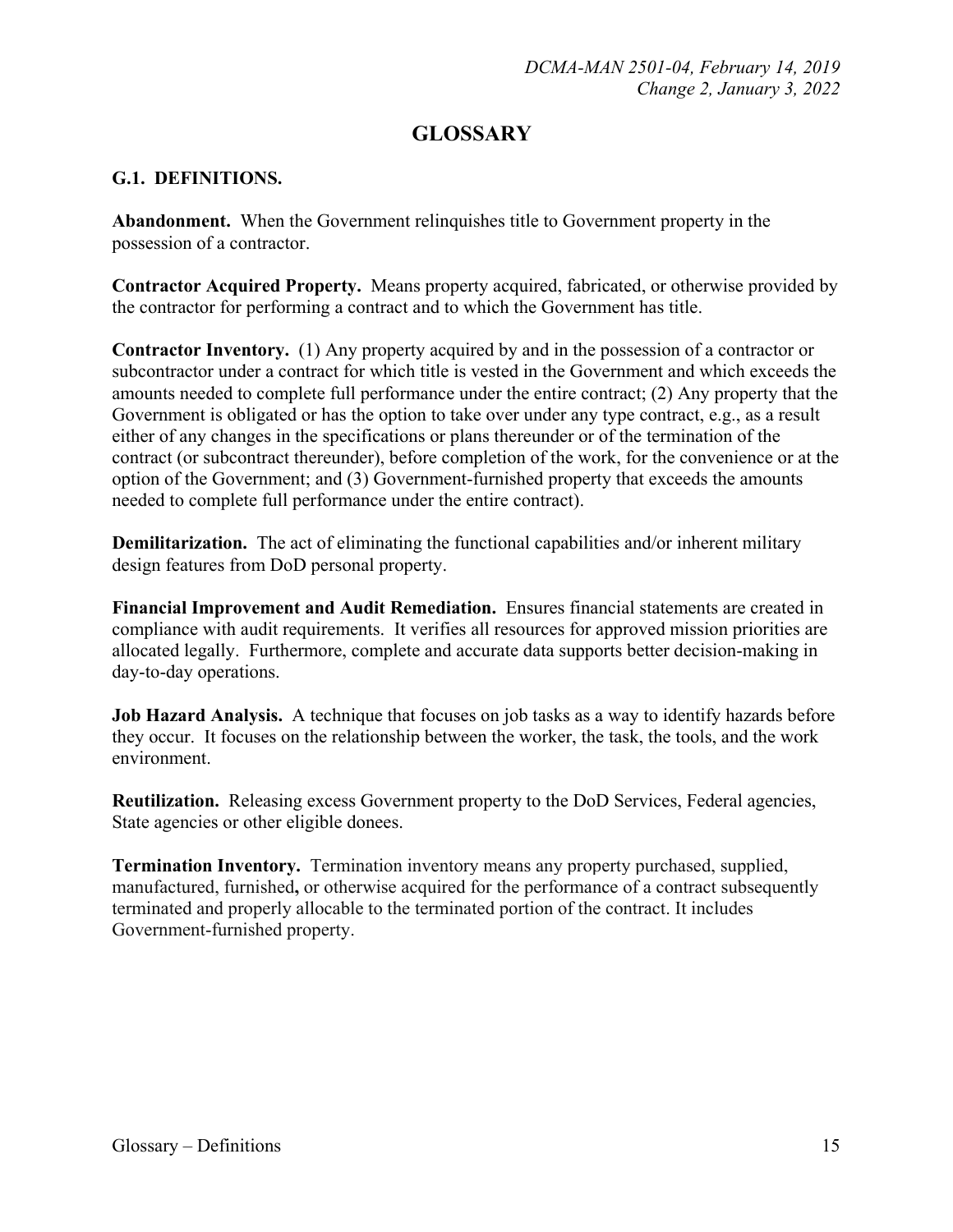## **G.2. ACRONYMS.**

| <b>CAGE</b>      | <b>Commercial Activity Government Entity</b>             |
|------------------|----------------------------------------------------------|
| CAP              | <b>Contractor Acquired Property</b>                      |
| <b>CAR</b>       | <b>Corrective Action Request</b>                         |
| <b>CCL</b>       | <b>Commerce Control List</b>                             |
| <b>CMO</b>       | <b>Contract Management Office</b>                        |
| CO               | <b>Contracting Officer</b>                               |
| <b>DCMA-INST</b> | <b>DCMA</b> Instruction                                  |
| <b>DCMA-MAN</b>  | <b>DCMA</b> Manual                                       |
| <b>DCMAS</b>     | <b>DCMA</b> Special Programs                             |
| <b>DDTC</b>      | Directorate of Defense Trade Controls                    |
| <b>DEMIL</b>     | Demilitarization                                         |
| <b>DFARS</b>     | Defense Federal Acquisition Regulation Supplement        |
| <b>DLA</b>       | Defense Logistics Agency                                 |
| <b>DLADS</b>     | Defense Logistics Agency Disposition Services            |
| <b>DoDM</b>      | DoD Manual                                               |
| DoS              |                                                          |
|                  | Department of State                                      |
| FAR              | <b>Federal Acquisition Regulation</b>                    |
| <b>FIAR</b>      | Financial Improvement and Audit Remediation              |
| <b>FMR</b>       | <b>Federal Management Regulation</b>                     |
| <b>FSCAP</b>     | Flight Safety Critical Aircraft Parts                    |
|                  |                                                          |
| <b>GFP</b>       | Government-furnished Property                            |
| <b>GSA</b>       | <b>General Services Administration</b>                   |
| <b>IPCS</b>      | <b>Industrial Property Clearance Specialist</b>          |
| <b>JHA</b>       | Job Hazard Analysis                                      |
| <b>NASA</b>      | National Aeronautics and Space Administration            |
| <b>NRC</b>       | <b>Nuclear Regulatory Commission</b>                     |
|                  |                                                          |
| <b>ODS</b>       | <b>Ozone Depleting Substances</b>                        |
| PA               | Property Administrator                                   |
| <b>PCARSS</b>    | Plant Clearance Automated Reutilization Screening System |
| <b>PCO</b>       | Procurement Contracting Officer                          |
| <b>PDT</b>       | Property Disposal Technician                             |
| <b>PIEE</b>      | Procurement Integrated Enterprise Environment            |
| <b>PLCO</b>      | <b>Plant Clearance Officer</b>                           |
| <b>PMSA</b>      | Property Management System Analysis                      |
| QA               | <b>Quality Assurance</b>                                 |
|                  |                                                          |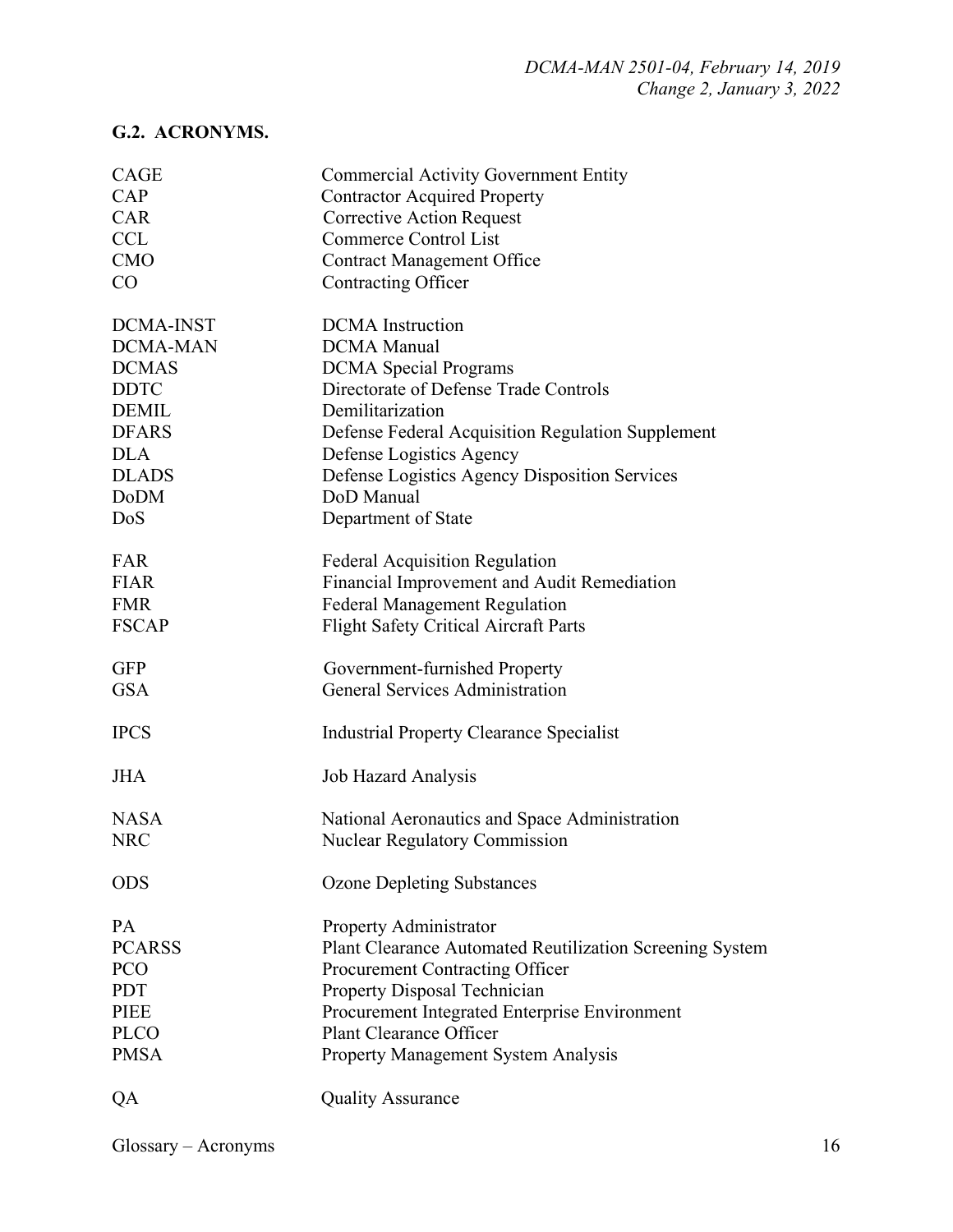| QAD        | <b>Quality Assurance Director</b>      |
|------------|----------------------------------------|
| QAS        | <b>Quality Assurance Specialists</b>   |
| <b>SAM</b> | <b>System for Award Management</b>     |
| SF         | <b>Standard Form</b>                   |
| SF 1423    | <b>Inventory Verification Survey</b>   |
| SF 1424    | <b>Inventory Disposal Report</b>       |
| <b>TCO</b> | <b>Termination Contracting Officer</b> |
| <b>TSC</b> | <b>Trade Security Controls</b>         |
|            | <b>United States Munition List</b>     |